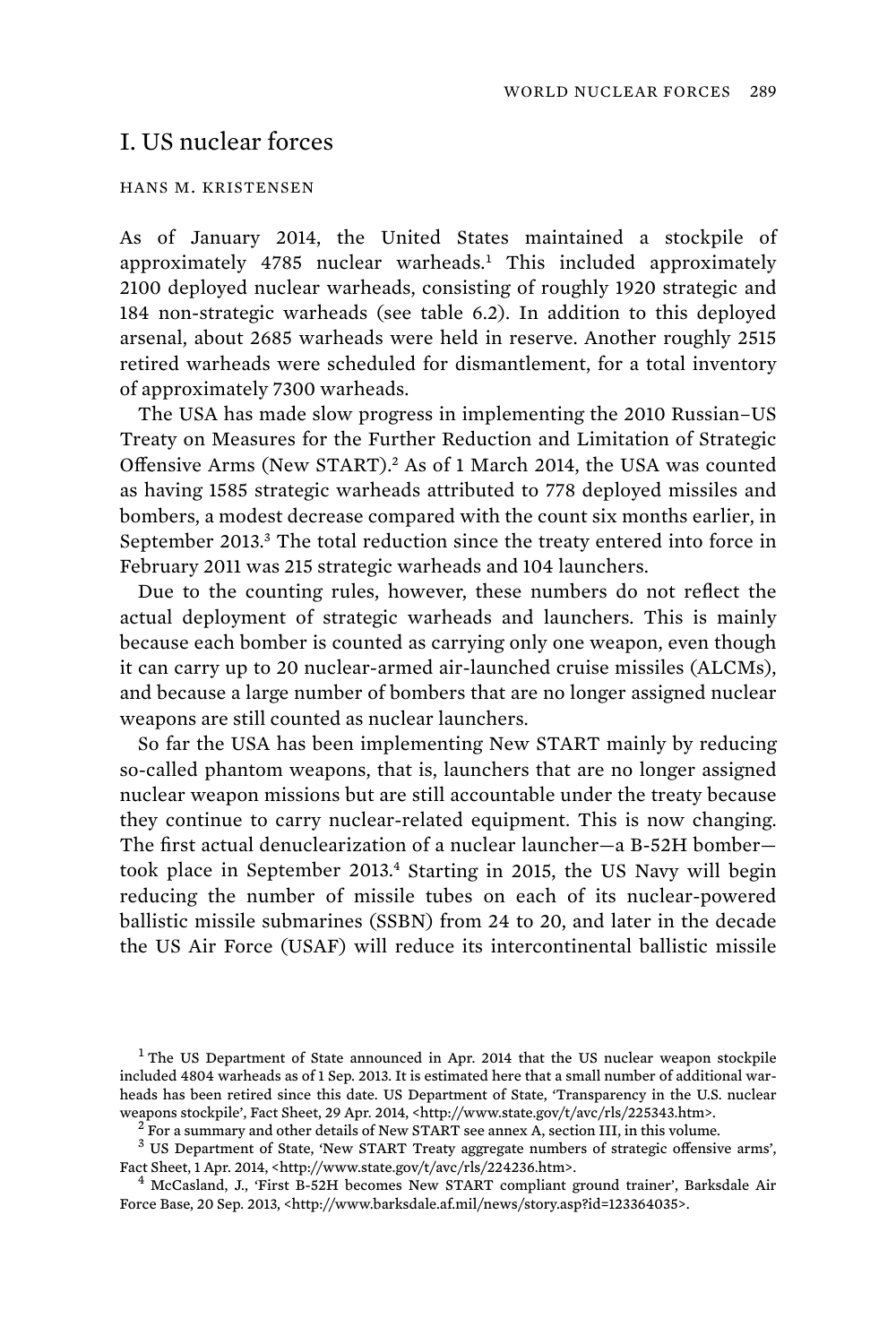| Type                            | Designation                  | No.<br>deploved <sup>a</sup> | Year first<br>deployed | Range<br>$(km)^b$ | Warheads<br>x yield            | No. of<br>warheads |
|---------------------------------|------------------------------|------------------------------|------------------------|-------------------|--------------------------------|--------------------|
| <b>Strategic forces</b>         |                              |                              |                        |                   |                                | $-1920$            |
| <b>Bombers<sup>c</sup></b>      |                              | 89/60                        |                        |                   |                                | 300                |
| $B-52H$                         | <b>Stratofortress</b>        | 78/44                        | 1961                   | 16 000            | ALCM 5-150 $kt^d$              | 200                |
| $B-2A$                          | Spirit                       | 11/16                        | 1994                   | 11 000            | B61-7, -11, B83-1<br>$bombs^e$ | 100                |
| <b>ICBMs</b>                    |                              | 448/450                      |                        |                   |                                | 470                |
| $LGM-30G$                       | Minuteman $IIIJ$             |                              |                        |                   |                                |                    |
|                                 | $Mk-12A$                     | 200                          | 1979                   | 13 000            | $1 - 3 \times 335$ kt          | 220                |
|                                 | Mk-21 SERV                   | 250                          | 2006                   | 13 000            | $1 \times 300$ kt              | 250                |
| SSBNs/SLBMs <sup>g</sup>        |                              | 260/288                      |                        |                   |                                | 1 1 5 1            |
|                                 | UGM-133A Trident II $(D5)^h$ |                              |                        |                   |                                |                    |
|                                 | $Mk-4$                       | $\ddot{\phantom{0}}$         | 1992                   | >7400             | $4 \times 100$ kt              | 267                |
|                                 | $Mk-4A$                      | $\ddot{\phantom{0}}$         | 2008                   | >7400             | $4 \times 100$ kt              | 500                |
|                                 | $Mk-5$                       | . .                          | 1990                   | >7400             | 4 x 475 kt                     | 384                |
| Non-strategic forces            |                              |                              |                        |                   |                                | $-184$             |
| B61-3, -4 bombs                 |                              |                              | 1979                   |                   | $0.3 - 170$ kt                 | $-184^{i}$         |
| <b>Total deployed warheads</b>  |                              |                              |                        |                   | $-2100$                        |                    |
| Reserve warheads                |                              |                              |                        |                   | $-2685$                        |                    |
| <b>Total military stockpile</b> |                              |                              |                        |                   |                                | $-4785$            |
| Retired awaiting dismantlement  |                              |                              |                        |                   |                                | $-2.515$           |
| <b>Total inventory</b>          |                              |                              |                        |                   |                                | $-7300'$           |
|                                 |                              |                              |                        |                   |                                |                    |

#### **Table 6.2.** US nuclear forces, January 2014

 $\ldots$  = not available or not applicable; ALCM = air-launched cruise missile; ICBM = intercontinental ballistic missile; kt = kiloton; SERV = security-enhanced re-entry vehicle; SLBM = submarine-launched ballistic missile; SLCM = sea-launched cruise missile; SSBN = nuclearpowered ballistic missile submarine.

*a* The first figure in the 'No. deployed' column is the number counted as 'deployed' under the New START Treaty. The second figure is the number assigned for nuclear missions.

*b* Aircraft range is for illustrative purposes only; actual mission range will vary according to flight profile and weapon loading.

*c* The total inventory of B-52H bombers is 93 and of B-2A bombers is 20.

*d* The B-52H can also carry B61-7 and B83-1 gravity bombs but is currently only planned for delivery of ALCMs. The total ALCM inventory has been reduced to 528. New START only attributes 1 weapon to each aircraft and does not count weapons stored at bomber bases.

*e* Strategic gravity bombs are only planned for delivery by the B-2A bomber.

*f* Downloading of remaining MIRVed ICBMs has commenced in accordance with the 2010 Nuclear Posture Review (NPR) decision to 'de-MIRV' the Minuteman IIIs and retain an upload capability to re-MIRV the force if necessary.

*g* Of the 14 SSBNs, 2 or more are normally undergoing overhaul at any given time. Their missiles and warheads are not included in the deployed total.

*<sup>h</sup>* Although D5 missiles were counted under START as carrying 8 warheads each, the US Navy is estimated to have downloaded each missile to an average of 4–5 warheads.

*i* Since 2001 the number of B61 bombs deployed in Europe has been unilaterally reduced by almost two-thirds, from 480 to *c*. 180. Additional warheads are in reserve.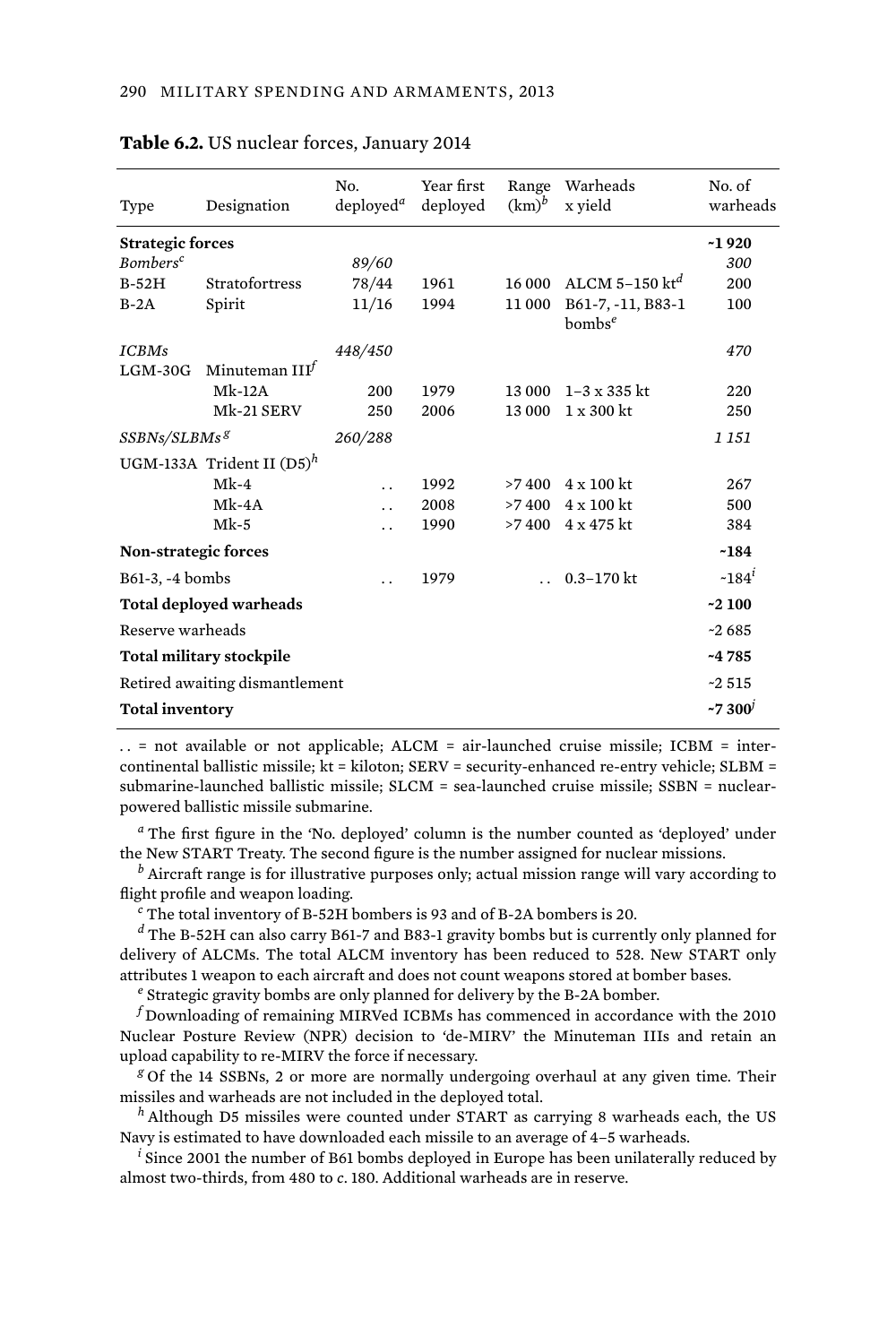*j* In addition to these *c*. 7300 intact warheads, there are *c*. 20 000 plutonium pits stored at the Pantex Plant, Texas, and perhaps 5000 uranium secondaries stored at the Y-12 facility at Oak Ridge, Tennessee.

*Sources*: US Department of Defense, various budget reports and press releases; US Department of Energy, various budget reports and plans; US Department of Defense, various documents obtained under the Freedom of Information Act; US Air Force, US Navy and US Department of Energy, personal communication; 'Nuclear notebook', *Bulletin of the Atomic Scientists*, various issues; and author's estimates.

(ICBM) force from 450 to 400 missiles. The USAF will also remove nuclear capability from all but 60 of its bombers.<sup>5</sup>

# **Nuclear modernization**

Over the next decade, the US Government plans to spend as much as \$350 billion to modernize and maintain its nuclear forces.<sup>6</sup> This includes designing a new class of SSBN, a new long-range bomber with nuclear capability and a new ALCM; studying options for the next-generation landbased ICBM; deploying a new nuclear-capable tactical combat aircraft; completing full-scale production of one nuclear warhead and beginning modernization work on two others; and building new nuclear weapon production and simulation facilities.

All existing US warhead types are scheduled to undergo extensive lifeextension and modernization programmes over the next several decades. Full-scale production of approximately 1200 W76-1 warheads for the Trident II (designated D5) submarine-launched ballistic missile (SLBM) is well under way, scheduled for completion in 2019 at a total cost of approximately \$3.7 billion.<sup>7</sup> The production of the B61-12, a guided nuclear gravity bomb, is scheduled to be completed by 2025 and will cost about \$10 billion.<sup>8</sup> The development of a nuclear warhead for a new ALCM, the Long-Range Standoff (LRSO), will cost another \$8.8 billion up to 2033; including

<sup>5</sup> US Department of Defense, 'Report on plan to implement the nuclear force reductions, limitations, and verification and transparency measures contained in the New START treaty specified in Section 1042 of the National Defense Authorization Act for Fiscal Year 2012', Apr. 2014, <http:// www.defense.gov/documents/New-START-Implementation-Report.pdf>. <sup>6</sup>

 US Congressional Budget Office, *Projected Costs of U.S. Nuclear Forces, 2014 to 2023* (US Congress: Washington, DC, Dec. 2013), table 1. <sup>7</sup>

 US Department of Energy (DOE), National Nuclear Security Administration, *Fiscal Year 2015 Stockpile Stewardship and Management Plan*, Report to Congress (DOE: Washington, DC, Apr. 2014), p. 8-13. <sup>8</sup>

 The cost of *c*. \$10 billion includes *c*. \$8 billion for the National Nuclear Security Administration (NNSA) and \$205 million for the Department of Defense for warhead components, another \$1.1 billion for the new guided tail kit, plus a few hundred million dollars for integration on the future nextgeneration long-range bomber. US Department of Energy (note 7), p. 8-12; and US Department of the Air Force, *Department of Defense Fiscal Year 2015 Budget Estimates: Research, Development, Test & Evaluation—Air Force*, vol. 2 (Department of the Air Force: Washington, DC, Mar. 2014), p. 626.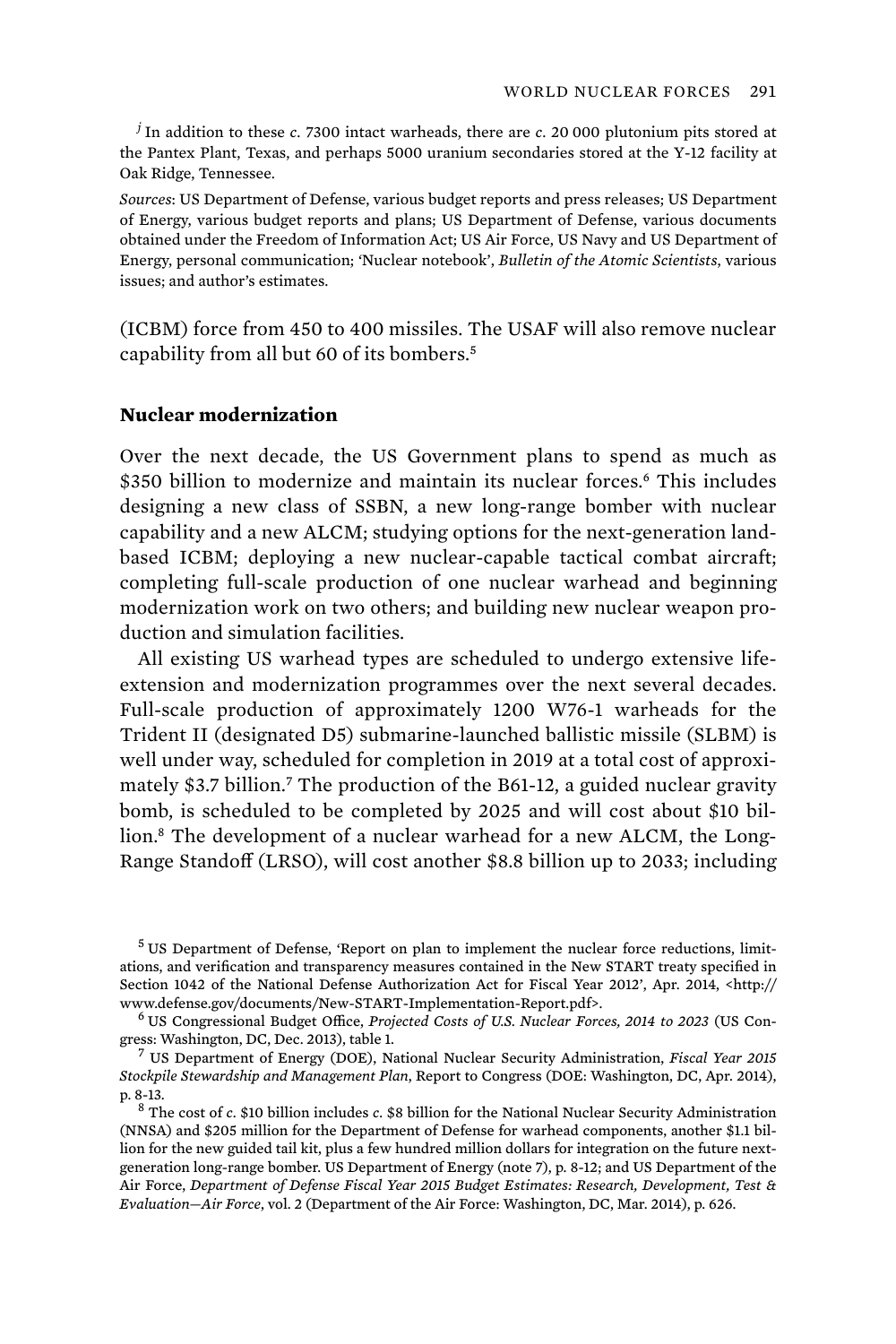the cost of the new cruise missile to carry the warhead, the LRSO programme could cost as much as \$20 billion.<sup>9</sup>

The National Nuclear Security Administration (NNSA) has also presented a plan for a new family of so-called 'interoperable' (previously called 'common' or 'adaptable') warheads that can be used on both ICBMs and SLBMs.<sup>10</sup> The first of these would be the Interoperable Warhead 1 (IW1), based on the W78 and W88 warheads, for production up to 2039, which could cost \$10–15 billion.

The 2010 US Nuclear Posture Review (NPR) pledged that the USA 'will not develop new nuclear warheads' but consider the 'full range' of lifeextension programme options, including 'refurbishment of existing warheads, reuse of nuclear components from different warheads, and replacement of nuclear components'.<sup>11</sup> This is intended to prevent a need to resume nuclear explosive testing and enable adherence to the 1996 Comprehensive Nuclear-Test-Ban Treaty (CTBT).<sup>12</sup> The NPR also decided that any life-extension programme 'will use only nuclear components based on previously tested designs, and will not support . . . new military capabilities'.<sup>13</sup> However, this will depend on how 'new' military capabilities are defined, since the addition of new or improved features outside the nuclear explosive package can also increase a weapon's military capabilities. It is anticipated that the USA will generally seek to increase the accuracy of its nuclear weapons in order to permit a lowering of the yield in modified warheads with improved performance margins.

# **Nuclear weapon employment strategy**

The US administration's long-awaited nuclear weapon targeting review (previously referred to as the Post-NPR Review or NPR Implementation Study) was completed in June 2013 with the publication of the presidential nuclear weapon employment strategy guidance (known as Presidential Policy Directive 24, PPD-24).<sup>14</sup> The guidance contains broad directions

<sup>9</sup> Wolfsthal, J. B., Lewis, J. and Quint, M., *The Trillion Dollar Nuclear Triad* (Monterey Institute of International Studies, James Martin Center for Nonproliferation Studies: Monterey, CA, Jan. 2014), p. 11. 10 For a description of the 3+2 plan see US Department of Energy (note 7), pp. 1-2–1-4. 11 US Department of Defense (DOD), *Nuclear Posture Review Report* (DOD: Washington, DC, Apr.

<sup>2010),</sup> p. xiv.<br> $12$  The USA has signed but not yet ratified the CTBT. For a summary and other details of the

CTBT see annex A, section I, in this volume.<br><sup>13</sup> US Department of Defense (note 11), p. xiv.  $14$  US Department of Defense, 'Report on nuclear employment strategy of the United States, spe-

cified in Section 491 of 10 U.S.C.', [12 June 2013], <http://www.defense.gov/pubs/>; and White House, 'Nuclear weapons employment strategy of the United States', Fact Sheet, 19 June 2013, <http://www.whitehouse.gov/the-press-office/2013/06/19/fact-sheet-nuclear-weapons-employmentstrategy-united-states>.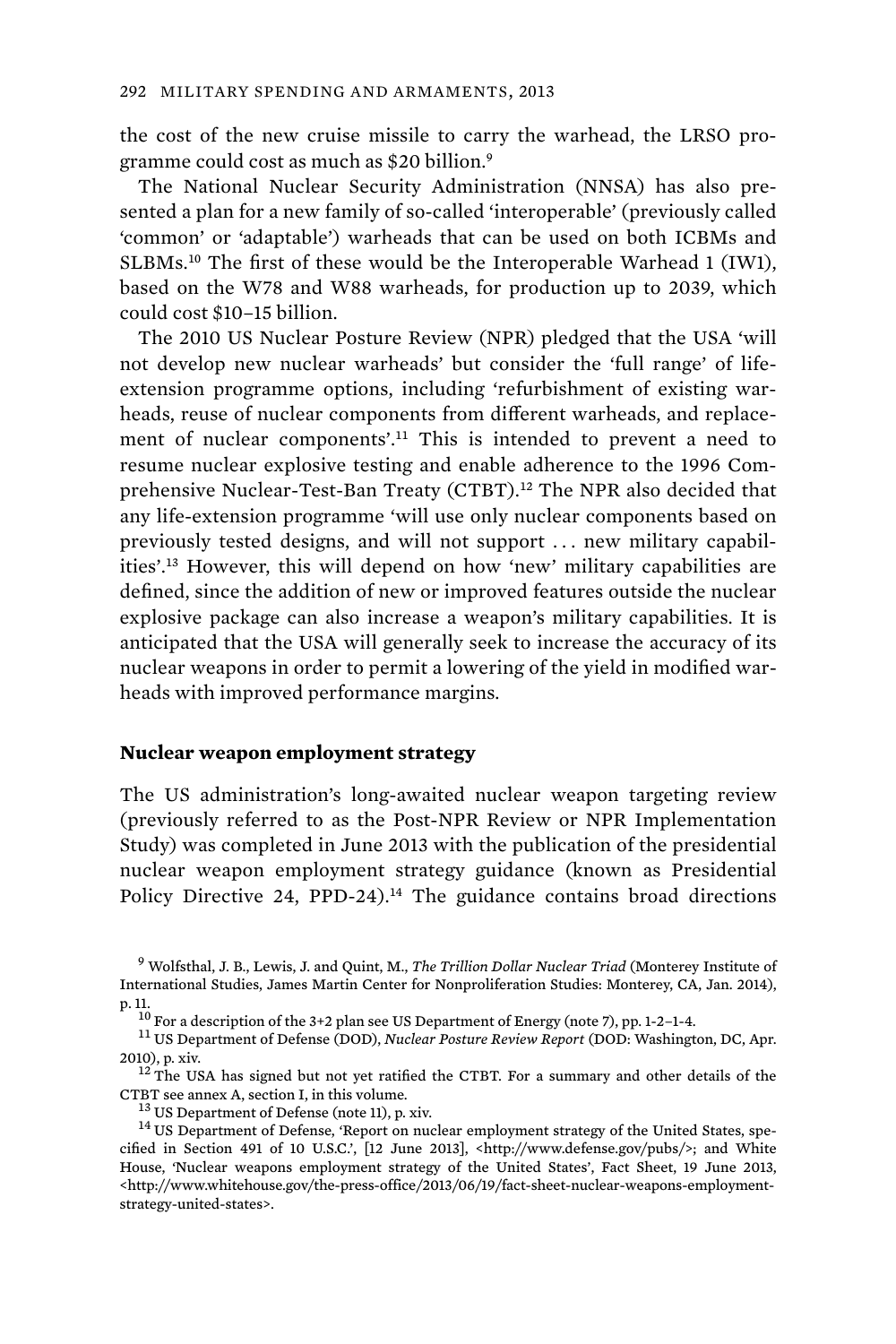for how the military should plan for the potential use of nuclear weapons.

PPD-24 reaffirmed key elements of current US nuclear strategy. It emphasized the importance of maintaining a triad of ICBMs, SLBMs and strategic bombers, backed up by shorter-range non-strategic nuclear forces, to carry out counterforce missions against the same target categories that were held at risk during the cold war. Indeed, the guidance explicitly rejected a less ambitious minimum deterrence posture as the basis for US nuclear strategy. Moreover, it rejected the deterring of nuclear attacks as the 'sole purpose' for US nuclear weapons but continued to also give them a role in deterring conventional, biological and chemical attacks.

At the same time, PPD-24 contained guidance for modifying three aspects of the existing US nuclear posture. First, it determined that the USA could meet its national security commitments with up to one-third fewer warheads deployed on land- and sea-based ballistic missiles than the 1550 warheads permitted by New START. However, the guidance did not direct any reduction in nuclear forces below New START levels but left that option to the next president, who will take office in January 2017. PPD-24 also adopted a modified strategy for determining how many nuclear warheads are needed in the non-deployed reserve, known as the 'hedge', which would make future reductions of the hedge reserve possible. The potential reductions were conditional on first building new warheadproduction facilities.

 Second, PPD-24 ordered the Department of Defense (DOD) to examine how to reduce the role played in US strike plans by the Launch Under Attack (LOA) strategy—whereby the USA would launch missiles as soon as it has evidence that enemy missiles have been fired towards it. This reflected the recognition that Russia is unlikely under foreseeable circumstances to launch a disarming first strike against the USA. Yet the guidance also ordered the military to retain the capability to launch under attack and maintain the current readiness level of nuclear forces.

 Finally, the guidance directed the DOD to examine how to reduce the role of nuclear weapons by increasing the role that conventional weapons play in the strike plans. This task builds on the trend from the 1970s, and increasingly after the end of the cold war, where increasingly capable conventional weapons have been gradually taking on a growing role in US deterrence and war-fighting missions. The guidance stated, however, that conventional weapons were not a substitute for nuclear weapons.

 The policies contained in PPD-24 will be used to update the Nuclear Weapons Employment Policy (NUWEP) prepared by the Secretary of Defense and the nuclear supplement to the Joint Strategic Capabilities Plan (JSCP-N) prepared by the chairman of the Joint Chiefs of Staff. These documents will then guide the revision by the Strategic Command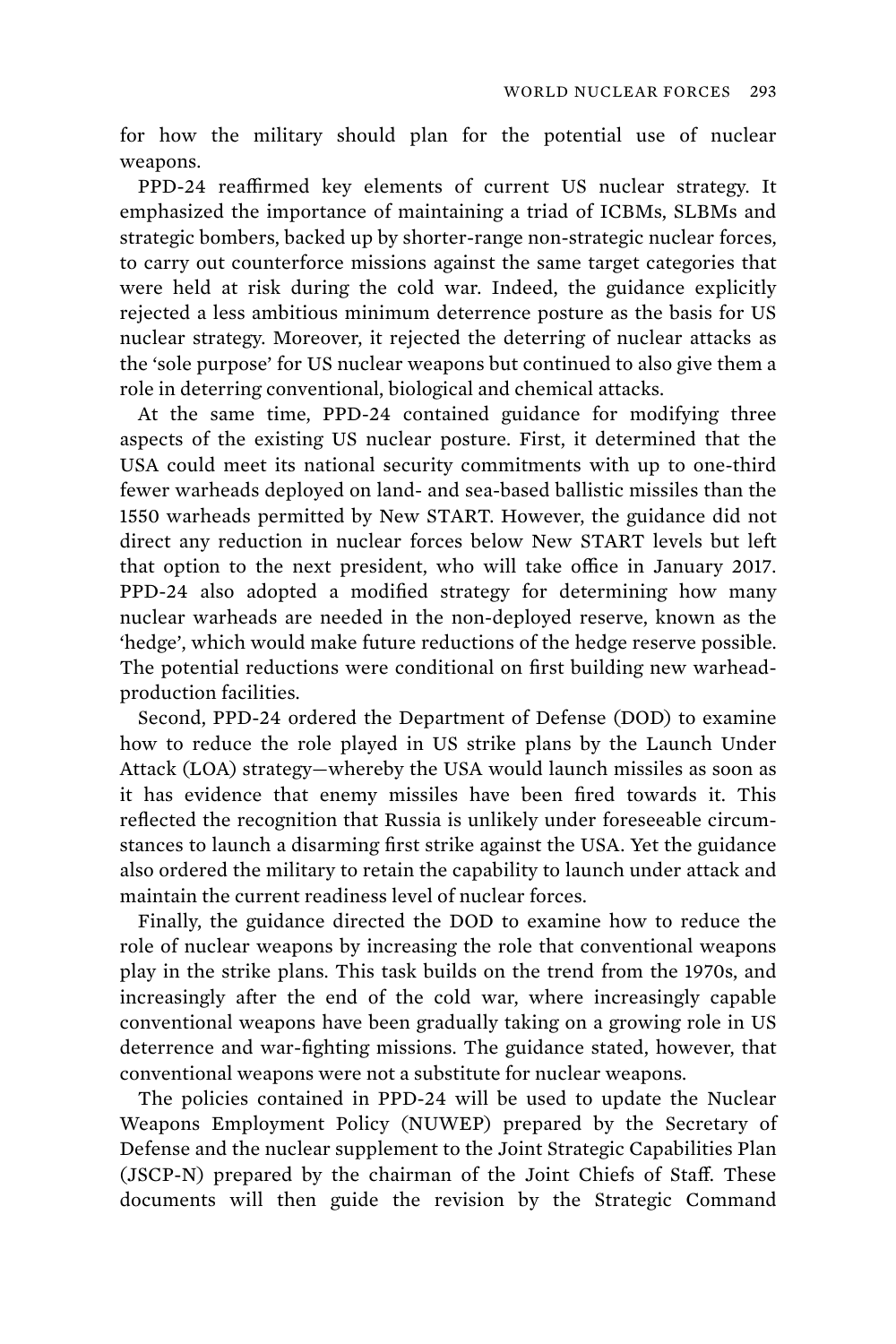(STRATCOM) of the strategic nuclear war plan, now known as Strategic Deterrence and Force Employment (or OPLAN 8010-12).<sup>15</sup> The changes could take several years to implement.<sup>16</sup>

#### **Bombers**

The US Air Force currently operates a fleet of 20 B-2 and 93 B-52H bombers. Of those, 18 B-2s and 76 B-52Hs are nuclear capable.<sup>17</sup> Approximately 60 bombers (16 B-2s and 44 B-52Hs) are thought to be assigned to nuclear missions under the strategic nuclear war plan.<sup>18</sup> They are organized in seven bomb squadrons in three bomb wings at three bases: Minot Air Force Base (AFB) in North Dakota, Barksdale AFB in Louisiana, and Whiteman AFB in Missouri.

Each B-2 can carry up to 16 nuclear bombs (B61-7, B61-11 and B83-1 gravity bombs) and each B-52H can carry up to 20 ACLMs. An estimated 1000 nuclear weapons, including 528 ALCMs, are assigned to the bombers. Although only about 300 weapons are deployed at the bomber bases under normal circumstance, the remaining 700 weapons are in central storage at Kirtland AFB in New Mexico.

 The Air Force is planning for a new bomber to begin to replace existing bombers from the mid-2020s. Procurement of 80–100 aircraft is envisioned, some of which are planned to be nuclear capable, at a cost of well over \$55 billion.<sup>19</sup> The new bomber, known as the long-range strike bomber (LRSB) or simply the next-generation bomber, will be equipped to deliver the new B61-12 precision-guided bomb (which will replace all other gravity bombs) and the LRSO cruise missile (which will replace the ALCM).

The current ALCM is undergoing a life-extension programme to ensure that it remains operational until 2030. Since the US administration has promised that it will not produce 'new' nuclear warheads, the LRSO could either use a life-extended version of the ALCM's W80-1 warhead or a life-

<sup>15</sup> On the status of the strategic nuclear plan see Kristensen, H. M., 'US nuclear war plan updated amidst nuclear policy review', Federation of American Scientists (FAS) Strategic Security Blog, 4 Apr. 2013, <http://fas.org/blogs/security/2013/04/oplan8010-12/>.<br><sup>16</sup> For analysis of the content and implications of the US administration's nuclear weapon employ-

ment strategy see Kristensen, H. M., 'Falling short of Prague: Obama's nuclear weapons employment policy', Murdock, C., 'Little content, even less satisfaction in Obama's nuclear weapons policy', and<br>Wolfsthal, J. B., 'Rightsizing the U.S. nuclear arsenal', Arms Control Today, vol. 43, no. 7 (Sep. 2013).

<sup>17</sup> The 3rd heavy bomber, the B-1B, is no longer nuclear capable.<br><sup>18</sup> New START counted 101 nuclear bombers as of 1 Sep. 2013, an anomaly caused by counting so-called phantom bombers that are no longer nuclear tasked but still carry some equipment that makes them accountable under the treaty. US Department of State, 'New START Treaty aggregate numbers of strategic offensive arms', Fact Sheet, 1 Jan. 2014, <http://www.state.gov/t/avc/rls/219 222.htm>.<br><sup>19</sup> Gertler, J., 'Budget highlights: Air Force Long Range Strike Bomber', US Congress, Congress-

ional Research Service, 2 July 2014, available at <http://fas.org/sgp/crs/weapons/IN10095.html>.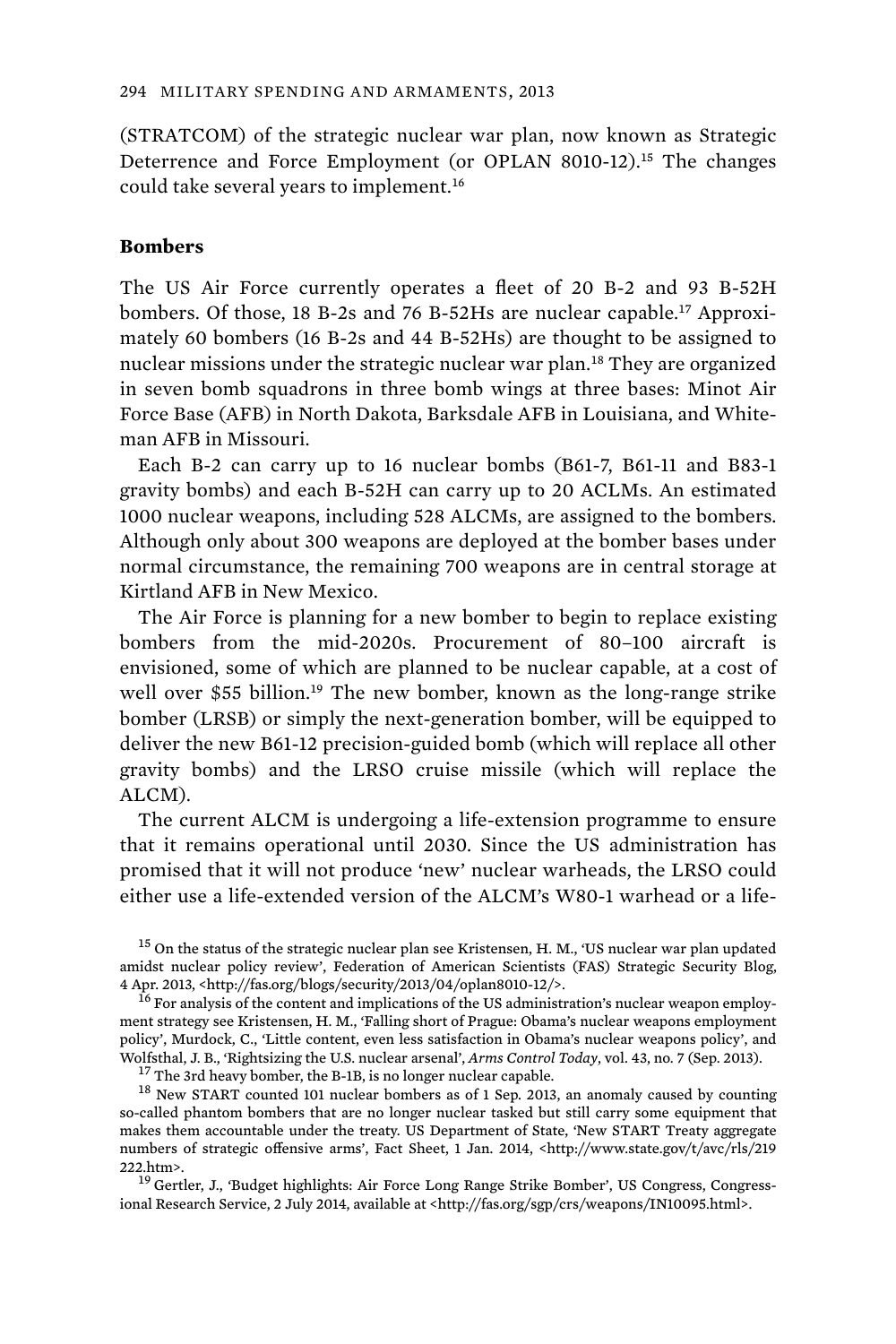extended version of the retired W84 warhead that once armed the groundlaunched cruise missile (GLCM). The number of LRSOs planned has not been announced but it might involve 400–500 missiles.

# **Land-based ballistic missiles**

The US Air Force operates a force of 450 silo-based Minuteman III ICBMs split evenly across three wings, at F. E. Warren AFB in Wyoming, Minot AFB in North Dakota and Malmstrom AFB in Montana. Each wing has three squadrons, each with 50 missiles controlled by five launch control centres. According to New START data, 448 Minuteman IIIs were operational on 1 September 2013 and an additional 256 missiles were in storage.<sup>20</sup>

 Each Minuteman missile carries either the 335-kiloton W78 warhead or the 300-kt W87 warhead. The downloading of the remaining few Minuteman IIIs still equipped with multiple independently targetable re-entry vehicles (MIRVs) to a single-warhead configuration is expected to be completed in 2014. Despite the download, hundreds of warheads are kept in storage and the ICBM force will retain a 're-MIRVing' capability to increase the warhead loading if conditions called for such an option.

 The USA plans to reduce the ICBM force to 400 deployed missiles under New START to meet the treaty's limit of no more than 700 deployed nuclear missiles and heavy bombers by 2018. Rather than eliminating one squadron of 50 missiles, however, the USAF plans to spread the reduction across all three bases. Moreover, the 50 empty silos will not be destroyed but retained for potential reloading of missiles. The 'cut' ICBMs will not be destroyed but kept in storage: the New START Implementation Report lists the same inventory of Minuteman IIIs in 2014 and 2018: 454 deployed and non-deployed missiles.<sup>21</sup>

A multibillion-dollar, decade-long modernization programme to extend to 2030 the service life of the Minuteman III is scheduled for completion in 2015. Although the USA is officially not deploying a new ICBM, the upgraded Minuteman IIIs 'are basically new missiles except for the shell'.<sup>22</sup>

The USAF is studying options for a replacement ICBM, known as the ground based strategic deterrent (GBSD), for deployment from 2030. An analysis-of-alternatives study is scheduled for 2014 in preparation for an initial decision in 2016 on the design.<sup>23</sup> Options range from extending the

<sup>&</sup>lt;sup>20</sup> US Department of State (note 18).  $\frac{21}{10}$  US Department of Defense (note 5), p. 3. <sup>22</sup> Pampe, C., 'Life extension programs send missiles into the future', US Air Force Global Strike Command, 24 Oct. 2012, <http://www.afgsc.af.mil/news/story.asp?id=123323606>. <sup>23</sup> US Department of the Air Force (note 8), pp. 129–31.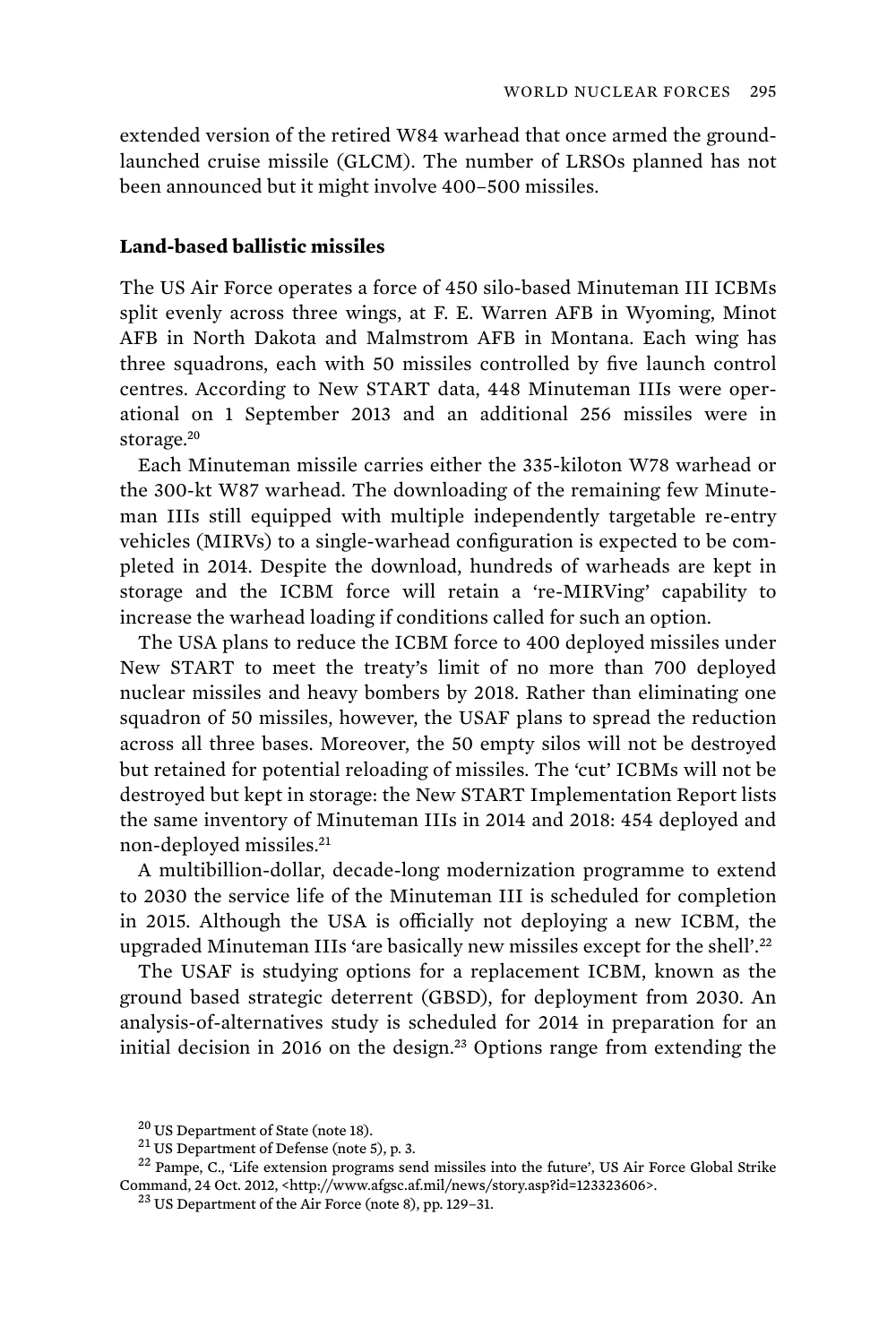service life of the Minuteman III missile another 20 years beyond 2030 to fielding an entirely new mobile ICBM.

Three Minuteman III flight tests were conducted during 2013, on 22 May, 22 September and 27 December 2013. The latter tests involved missiles taken from silos at Warren and Malmstrom AFBs, respectively.

#### **Ballistic missile submarines**

All of the US Navy's 14 Ohio class SSBNs (8 based in the Pacific and 6 in the Atlantic) carry Trident II (D5) SLBMs. Normally, 12 of the SSBNs are considered operational, with the 13th and 14th boat in overhaul at any given time. According to the unclassified New START aggregate data, fewer than 12 SSBNs are routinely equipped with full missile loadings. As of 1 September 2013, for example, only 260 missiles were counted as deployed, 28 fewer than the capacity of 12 boats, so at most 10 SSBNs carried all their missiles at the time of the count.<sup>24</sup> Starting in 2015, the number of missile tubes on each Ohio class SSBN will be reduced by 4, from 24 to 20. The reduction is intended to reduce the number of deployed SLBMs to no more than 240 SLBMs at any given time to meet the limit on deployed strategic delivery vehicles set by New START for 2018.

 The warhead loading of the deployed SLBMs is not specified in the New START aggregate data. In practice, the missiles probably carry 3–6 warheads, depending on the requirements of their particular strike package assigned under war plans. Loading with fewer warheads increases the missiles' range.

Three versions of two basic warhead types are deployed on the SLBMs: the 100-kt W76-0, the 100-kt W76-1 and the 455-kt W88. The W76-1 is a refurbished version of the W76-0, with the same yield but with dual strong link detonation control added. Moreover, a new arming, fusing and firing (AF&F) unit is being installed on the re-entry body (Mk4A) as part of the W76-1 life-extension production with improved targeting capabilities. Fullscale production of an estimated 1200 W76-1s is under way at the Pantex Plant in Texas and is scheduled to continue until 2019. The W76-1–Mk4A combination is also being supplied to the United Kingdom for use on its SSBNs (see section III below).<sup>25</sup>

The annual number of deterrent patrols that the SSBN fleet conducts each year has declined by more than 56 per cent, from 64 patrols in 1999 to 28 in 2013. Despite a reduction from 18 to 14 SSBNs a decade ago, each SSBN now spends less than half of the year on deterrent patrol—the

<sup>&</sup>lt;sup>24</sup> US Department of State (note 18).  $^{25}$  Kristensen, H. M., 'British submarines to receive upgraded us nuclear warhead', Federation of American Scientists (FAS) Strategic Security Blog, 1 Apr. 2011, <http://fas.org/blog/security/2011/ 04/britishw76-1/>.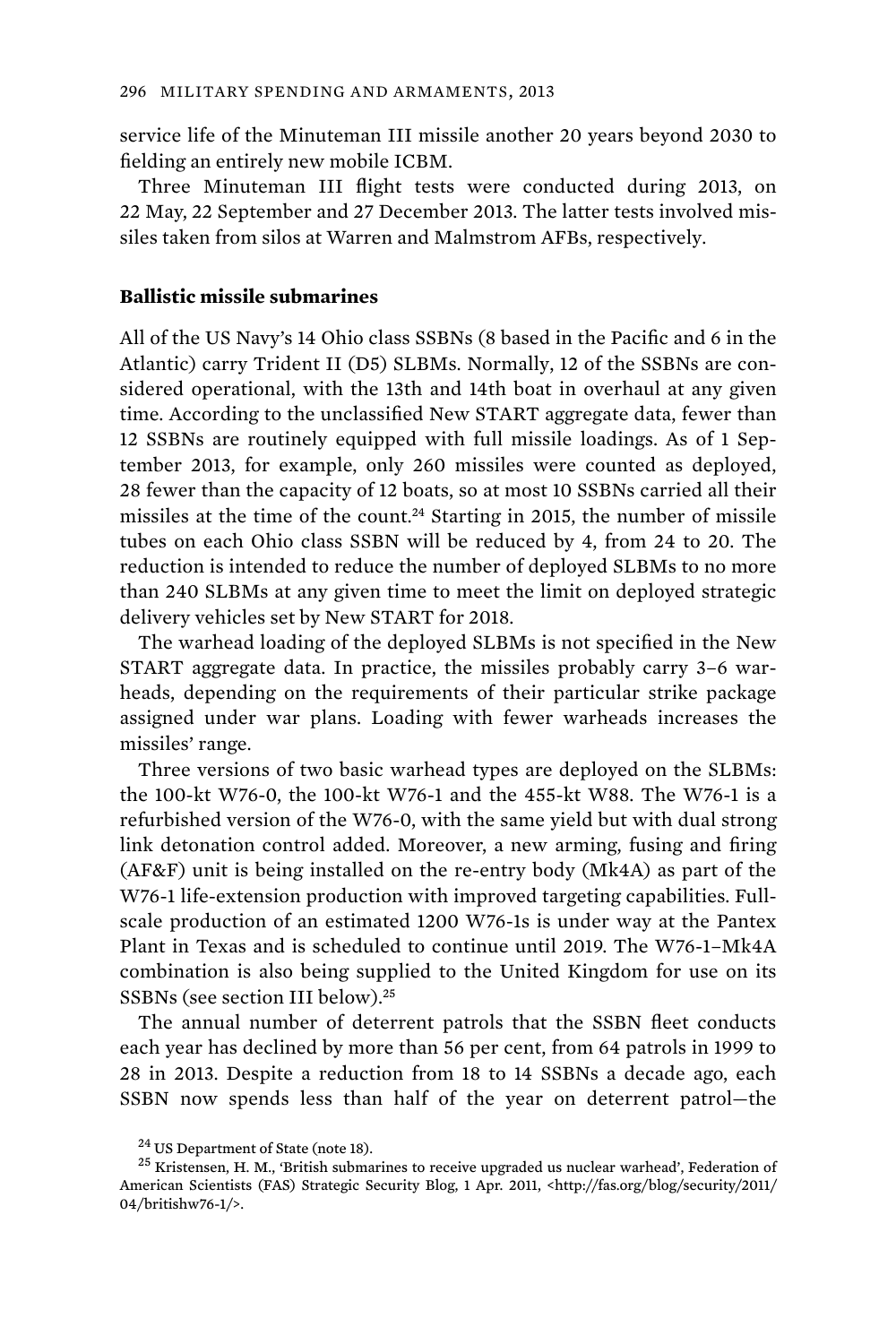purpose for which it was built—compared with 60–70 per cent a decade ago. In fact, today's patrol rate is the lowest ever for the Ohio class SSBNs. Each patrol lasts an average of 70 days but the duration can vary significantly, from as few as 30 days to more than 100 days. More than 60 per cent of the patrols take place in the Pacific Ocean, reflecting nuclear war planning against China, North Korea and eastern Russia.<sup>26</sup>

The US Navy has an ambitious modernization plan to replace the Ohio class SSBNs with a new design that is 2000 tonnes larger than the Ohio class submarine but equipped with 16 instead of 24 missile tubes.<sup>27</sup> Twelve replacement SSBNs (tentatively known as SSBNX) are planned, a reduction of two boats compared with the current fleet of 14, at an estimated cost of \$90.4 billion.<sup>28</sup> Procurement of the first boat is scheduled for 2021 with deployment on deterrent patrol starting in 2031.

During the first decade of its service life, the new SSBNX will be armed with a life-extended version of the current Trident II (D5) SLBM (the D5LE), which has a new guidance system designed to 'provide flexibility to support new missions' and make the missile 'more accurate'.<sup>29</sup> Starting in 2017, the D5LE will also be back-fitted onto existing Ohio SSBNs for the remainder of their service life (up to 2042) and will also be deployed on British SSBNs.

Eight Trident II (D5) SLBMs were test launched in 2013 from two submarines. The first salvo took place in April when the USS *Pennsylvania* (SSBN-735) fired four missiles, including the second flight test of the new Mk6 Mod 1 guidance system for the D5LE.

## **Non-strategic nuclear weapons**

The USA has one type of non-strategic weapon in its stockpile—the B61 gravity bomb. The weapon exists in three modifications (B61-3, B61-4 and B61-10). It is estimated here that approximately 500 tactical B61 bombs of all versions remain in the stockpile. A little over 180 of these (versions -3 and -4) are deployed at six bases in five European countries: Belgium,

<sup>26</sup> For analysis of US SSBN patrols see Kristensen, H. M., 'Declining deterrent patrols indicate too many SSBNs', Federation of American Scientists (FAS) Strategic Security Blog, 30 Apr. 2013, <http:// fas.org/blogs/security/2013/04/ssbnpatrols/>.<br><sup>27</sup> For overviews of the SSBNX programme see Brougham, W. J., US Navy, 'Ohio replacement pro-

gram', Presentation, 2012 Navy Submarine League, 18 Oct. 2012, <http://news.usni.org/newsanalysis/documents/ohio-replacement-program>; and O'Rourke, R., *Navy Ohio Replacement (SSBN[X]) Ballistic Missile Submarine Program: Background and Issues for Congress*, Congressional Research Service (CRS) Report for Congress R41129 (US Congress, CRS: Washington, DC, 18 Oct. 2012). 28 O'Rourke (note 27), p. 13. 29 'Keeping Trident ever ready', Draper Laboratory, *Explorations*, spring 2006, p. 8; and 'Under-

water wonder, submarines: a powerful deterrent', Naval Surface Warfare Center, Crane Division, *Warfighter Solutions*, fall 2008, p. 14.